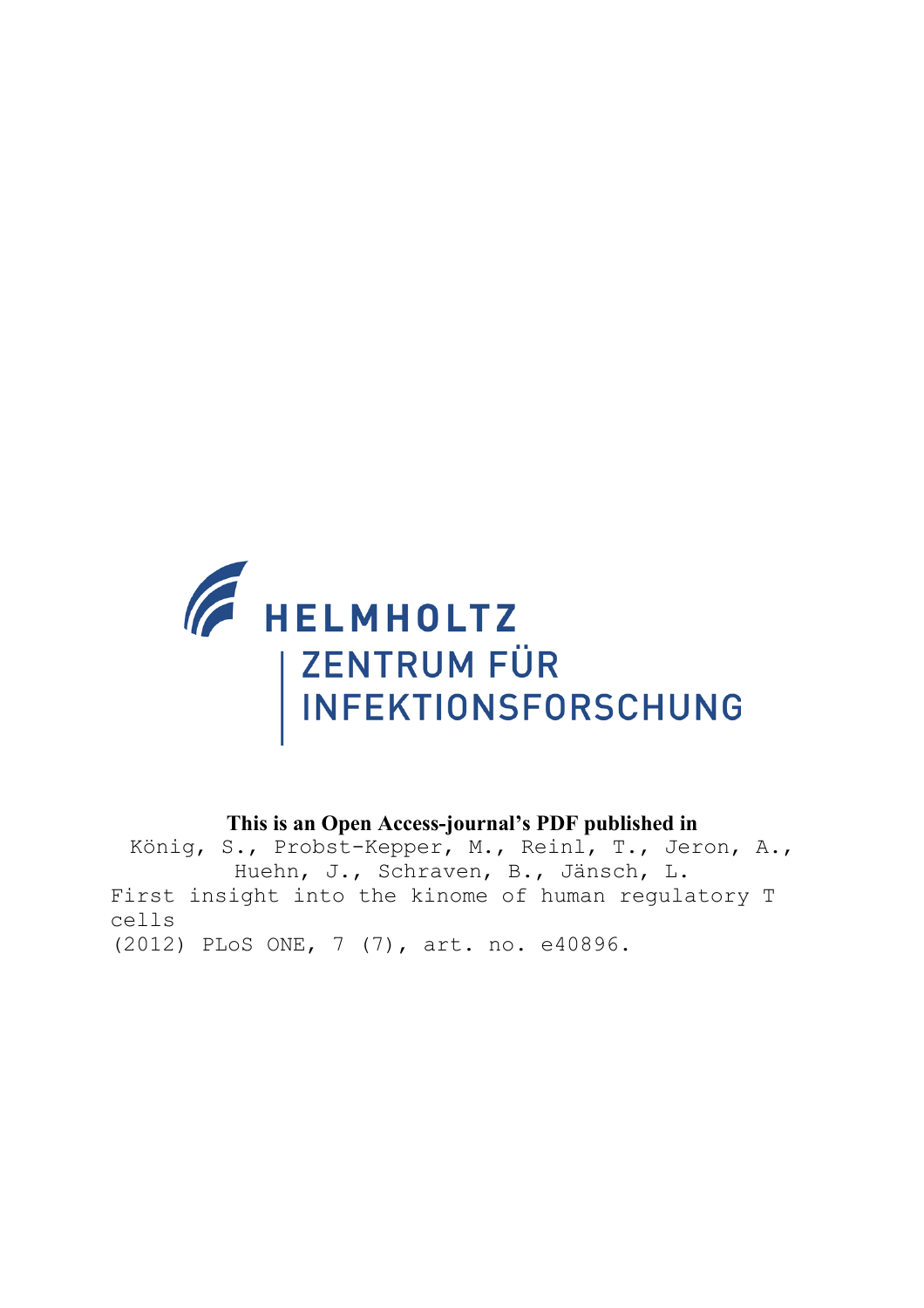# First Insight into the Kinome of Human Regulatory T Cells

## Sebastian König<sup>1</sup>, Michael Probst-Kepper<sup>2</sup>, Tobias Reinl<sup>3</sup>, Andreas Jeron<sup>1</sup>, Jochen Huehn<sup>3</sup>, Burkhart Schraven<sup>4</sup>, Lothar Jänsch<sup>1</sup>\*

1 Department of Molecular Structural Biology, Helmholtz-Zentrum für Infektionsforschung, Braunschweig, Germany, 2 Institute for Microbiology, Immunology and Hygiene, Städtisches Klinikum Braunschweig gGmbH, Braunschweig, Germany, 3 Department of Experimental Immunology, Helmholtz-Zentrum für Infektionsforschung, Germany, 4 Institute of Molecular and Clinical Immunology, Otto-von-Guericke Universität, Magdeburg, Germany

## Abstract

Regulatory T cells (Tregs) are essential for controlling peripheral tolerance by the active suppression of various immune cells including conventional T effector cells (Teffs). Downstream of the T cell receptor (TCR), more than 500 protein kinases encoded by the human genome have to be considered in signaling cascades regulating the activation of Tregs and Teffs, respectively. Following TCR engagement, Tregs posses a number of unique attributes, such as constitutive expression of Foxp3, hyporesponsiveness and poor cytokine production. Furthermore, recent studies showed that altered regulation of protein kinases is important for Treg function. These data indicate that signaling pathways in Tregs are distinctly organized and alterations at the level of protein kinases contribute to the unique Treg phenotype. However, kinase-based signaling networks in Tregs are poorly understood and necessitate further systematic characterization. In this study, we analyzed the differential expression of kinases in Tregs and Teffs by using a kinase-selective proteome strategy. In total, we revealed quantitative information on 185 kinases expressed in the human CD4<sup>+</sup> T cell subsets. The majority of kinases was equally abundant in both T cell subsets, but 11 kinases were differentially expressed in Tregs. Most strikingly, Tregs showed an altered expression of cell cycle kinases including CDK6. Quantitative proteomics generates first comparative insight into the kinase complements of the CD4<sup>+</sup> Teff and Treg subset. Treg-specific expression pattern of 11 protein kinases substantiate the current opinion that TCR-mediated signaling cascades are altered in Tregs and further suggests that Tregs exhibit significant specificities in cell-cycle control and progression.

Citation: König S, Probst-Kepper M, Reinl T, Jeron A, Huehn J, et al. (2012) First Insight into the Kinome of Human Regulatory T Cells. PLoS ONE 7(7): e40896. doi:10.1371/journal.pone.0040896

Editor: Derya Unutmaz, New York University, United States of America

Received February 27, 2012; Accepted June 14, 2012; Published July 16, 2012

Copyright: © 2012 König et al. This is an open-access article distributed under the terms of the Creative Commons Attribution License, which permits unrestricted use, distribution, and reproduction in any medium, provided the original author and source are credited.

Funding: This work was supported by the ForSys partner project TcellTalk funded by BMBF (Bundesministerium für Bildung und Forschung), the International Research Training Group 1273 and SFB854 funded by the German Research Foundation (DFG). The funders had no role in study design, data collection and analysis, decision to publish, or preparation of the manuscript.

Competing Interests: The authors have declared that no competing interests exist.

\* E-mail: lothar.jaensch@helmholtz-hzi.de

## Introduction

Regulatory T cells (Tregs) essentially contribute to immune homeostasis by the active suppression of conventional T effector cells (Teffs). The absence or dysfunction of Tregs can lead to severe autoimmune diseases, while increased Treg numbers can prevent efficient immune responses against tumors or invading pathogens [1,2,3,4]. It is believed that T cells with regulatory function exist in all major T cell subsets. Most studies have focused on Tregs of the CD4<sup>+</sup> lineage constitutively expressing high levels of the IL-2 receptor  $\alpha$ -chain (CD25) and the transcription factor ''forkhead box P3'' (Foxp3), which is essential for the Treg development and function [5]. Although it has been established that active transcription of Foxp3 requires signals from the antigen-specific T-cell receptor (TCR) and other co-stimulatory molecules [6,7,8,9,10], such as CD28, our knowledge about intracellular signaling cascades controlling Foxp3 expression and Treg function is still limited.

In contrast, TCR signaling in conventional Teffs has been studied intensively over the last decades. Following TCR engagement, protein kinases coordinate virtually all intracellular signaling pathways by introducing phosphorylations on serines,

threonines and tyrosines of their protein substrates. TCR stimulation induces the activation of tyrosine kinases of the SRC, SYK and TEC family, which leads to the phosphorylation the adaptor protein ''linker of activated T cells'' (LAT) [11,12]. The recruitment of various effector proteins to phosphorylated LAT leads to the formation of a signaling module controlling the activation of downstream signaling cascades, such as the ''phosphatidylinositol 3-kinase'' (PI3K), ''protein kinase C'' (PKC) and ''mitogen-activated protein kinase'' (MAPK) pathway. These signaling cascades regulate the expression of transcription factors, cytoskeleton rearrangements, cell cycle progression, cytokine production and the induction of T cell effector functions.

Notably, Tregs possess a number of unique attributes and intracellular signaling cascades that differ from those of conventional Teffs. For example, Tregs possess properties of T cell anergy, are hyporesponsive, show a poor cytokine production and actively suppress other immune cells following TCR activation [13,14,15,16]. Studies from different laboratories suggest that signaling cascades downstream of the TCR and IL-2 receptor are distinctly organized in Tregs [14,15,17,18]. Moreover, there is recent evidence that altered activities of AKT (Protein Kinase B),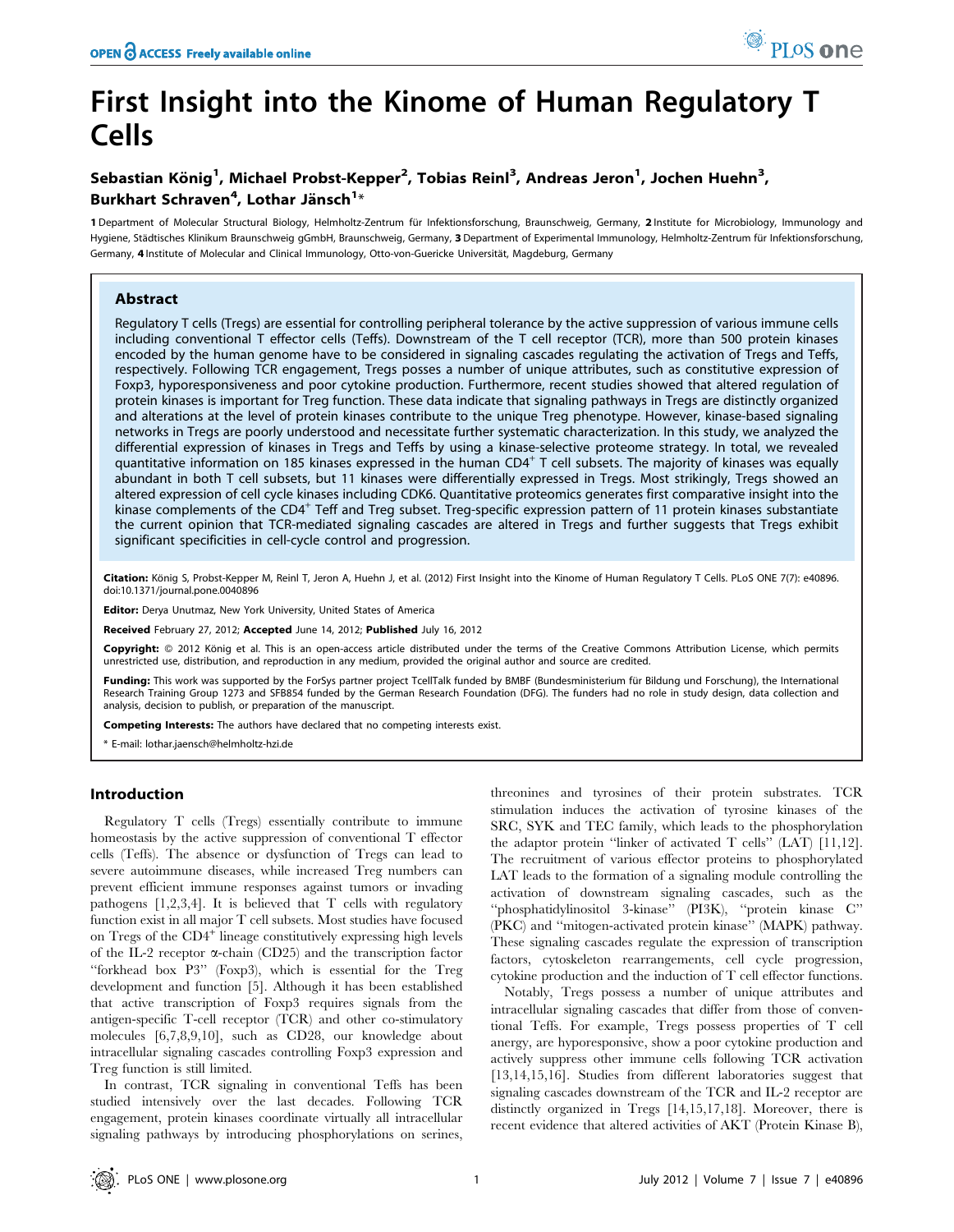glycogen synthase kinase 3-beta (GSK3B) and protein kinase Ctheta (PKC-theta) contribute to the suppressive capacity of Tregs [9,19,20,21]. These data indicate that certain signaling pathways in Tregs are distinctly organized and that altered kinase regulation is important for Treg function. However, kinase-based signaling networks in Tregs were not characterized systematically and are poorly understood at the present. In particular, the comparison of kinase expression in Tregs and their Teff counterparts might reveal Treg-specific network alterations underlying the Tregs' unique phenotype.

More than 500 different protein kinases encoded by the human genome (kinome) [22] have to be considered in intracellular signaling cascades of Tregs. Differential gene expression in Tregs and Teffs has been studied systematically over the last years using array technologies [23,24,25,26,27,28] allowing the analysis of virtually all genes. However, results regarding kinases are rarely presented and discussed that likely is caused by low mRNA levels favoring the idea to investigate these signaling molecules preferentially at the protein level. On the other hand, comparative proteome analysis necessitates substantial cell amounts and thus was hindered by the scarcity of CD4<sup>+</sup>CD25<sup>high</sup>Foxp3<sup>+</sup> Tregs and their poor proliferation in vitro. Nevertheless, two proteome studies have compared protein expression in human Tregs and Teffs isolated from leukapheresis and buffy coat products [29,30]. In total, these studies have identified Galectin-10 and CD147 (Basigin/Emmprin) as Treg-specific marker proteins, but provided no information about low abundant protein kinases at all. Recent advances in chemical proteomics already demonstrated that kinase-selective mass spectrometry (kinomics) could be used to comprehensively characterize kinase networks of eukaryotic cells [31,32,33,34,35,36]. Here, we combined ex vivo  $T$  cell expansion allowing the generation of high numbers of bona fide Treg and Teff fractions matching the criteria of reproducibility and required cell amounts for a kinase-selective proteome study. This kinome approach gained insight into a substantial portion of the human CD4<sup>+</sup> T cell kinome and moreover revealed individual kinases, which showed a Treg-specific expression coinciding with the unique Treg phenotype.

## Results

## Characterization of ex vivo Expanded Human CD4<sup>+</sup> Tregs and Teffs

Although the sensitivity of mass spectrometry (MS) devices has significantly increased over the past ten years, the characterization of low abundant signaling molecules such as protein kinases still requires substantial cell numbers ( $>10^8$ ). Since CD25<sup>high</sup> Tregs comprise only 5–10% of the total  $CD4^+$  T cell population [37], we here used a previously described, alloantigen-driven ex vivo expansion system to generate sufficient numbers (up to  $2 \times 10^8$ ) of human  $CD25$ <sup>-</sup> $CD4$ <sup>+</sup> Teffs and  $CD25$ <sup>high</sup> $CD4$ <sup>+</sup> Tregs [23,25]. Importantly, expanded alloantigen-specific Tregs showed high levels of CD25 and FOXP3 expression, whereas expanded alloantigen-specific Teffs expressed only low levels of CD25 and FOXP3 (Figure 1a). In contrast to Teffs, expanded Tregs showed an anergic phenotype and, additionally, efficiently suppressed the proliferation of alloantigen-specific Teffs (Figure 1b). Thus, essential phenotypical and functional Treg characteristics were maintained during their in vitro expansion.

#### The Kinase Complement of Human  $CD4^+$  Tregs and Teffs

More than 500 distinct protein kinases are encoded by the human genome (kinome) [22] and constitute the framework of almost all signaling pathways. We here applied a chemical



Figure 1. Phenotype and function of ex vivo expanded Tregs and Teffs. (A) Allo-reactive CD4<sup>+</sup>CD25<sup>hi</sup> Tregs expressed high levels of CD25 (95-99%) and Foxp3 (80-90%). Allo-reactive CD4<sup>+</sup>CD25<sup>-</sup> Teffs showed low levels of CD25 and Foxp3 expression. (B) T cell proliferation and suppressive capacity of Tregs was accessed by  $3H$  (thymidine)incorporation on day 3 in triplicates prior each kinome analysis. Expanded Tregs consistently suppressed the proliferation of corresponding Teffs. Data shown are representative for Teffs and Tregs used in this study.

doi:10.1371/journal.pone.0040896.g001

proteome strategy that is based on an efficient pre-enrichment of kinases followed by biochemical and mass spectrometric methods to comprehensively and comparatively analyze the kinome of human CD4<sup>+</sup> Tregs and Teffs, respectively (Figure 2). The kinase pre-enrichment was achieved by the use of highly unspecific ATPcompetitive kinase inhibitors VI16743 and Purvalanol-B. VI16743 was derived from the pyridopyrimidine class inhibitor PP58 by removing it's dichlorophenyl side chain and replacing the methyl group of PP58 by a cyclopentyl ring resulting in a small molecule permitting comprehensive access to kinases constituting part in major signal transduction pathways such as mitogen-activated kinase (MAPK) signaling [31]. The inhibitory spectrum of VI16743 was complemented by the commercially available inhibitor Purvalanol-B, particularly targeting cell cycle-associated kinases controlling signal integration and cell cycle progression [33,38,39]. Using a serial combination of immobilized kinase inhibitors VI16743 and Purvalanol-B, kinases were directly enriched from total T cell lysates by two consecutive small molecule affinity chromatography steps (SMAC) (Figure 2). Approximately 40% of the proteins within the SMAC eluate fractions were classified as kinases (Figure 3a), and these molecules were identified with a significant higher mean Mascot score compared to other proteins (Figure 3b), reflecting a better peptide identification and coverage of kinases achieved by mass spectrometry. These data clearly underscore the high kinase selectivity of the used kinase inhibitors VI16743 and Purvalanol-B. Repeated generation of lysates from  $>2\times10^8$  human Tregs and Teffs provided enough material for four comprehensive kinome experiments. In total, the expression of 185 kinases was detected in human Tregs and Teffs (Supplementary Table S1). Among these, the majority  $(n = 170)$  constituted protein kinases and only 15 used low molecular weight phosphate acceptors as substrates (non-protein kinases, NPKs). The assignment of identified protein kinases to the human kinome dendrogram [22] demonstrated that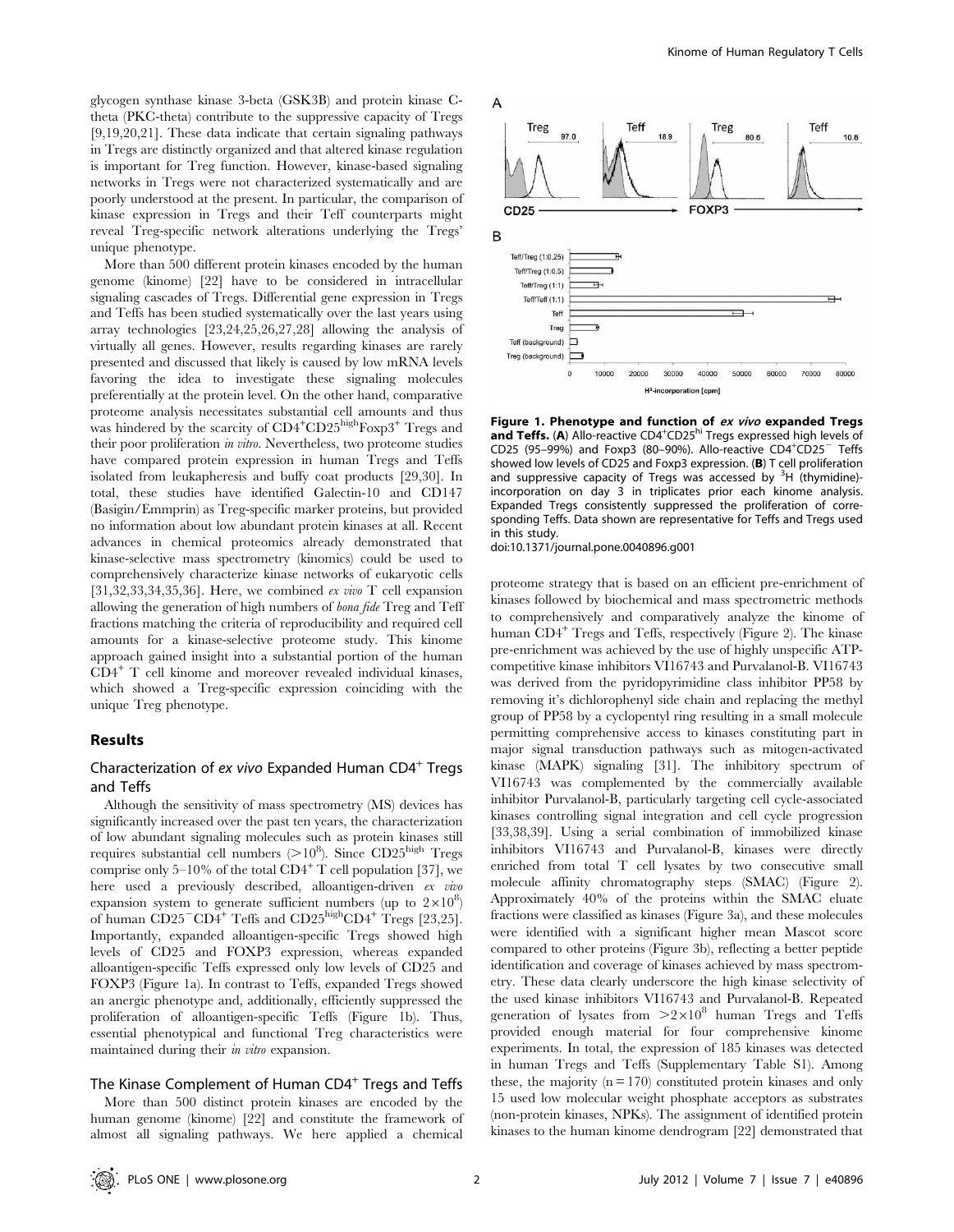

Figure 2. Experimental strategy for the comparative analysis of kinase-dependent signaling networks in Tregs and Teffs. (A) Ex vivo expansion of human T cell subsets. (B) Protein kinase purification by VI16743/Purvalanol-B-based small molecule affinity chromatography (SMAC). (C) Kinase elution, denaturation and tryptic digestion. (D) Quantitative peptide labeling with iTRAQ<sup>TM</sup> and sample combination. (E) Separation of complex peptide sample by Strong Cation Exchange Chromatography (SCX). (F) LC-MS/MS analysis of multi-dimensional separated peptide fractions.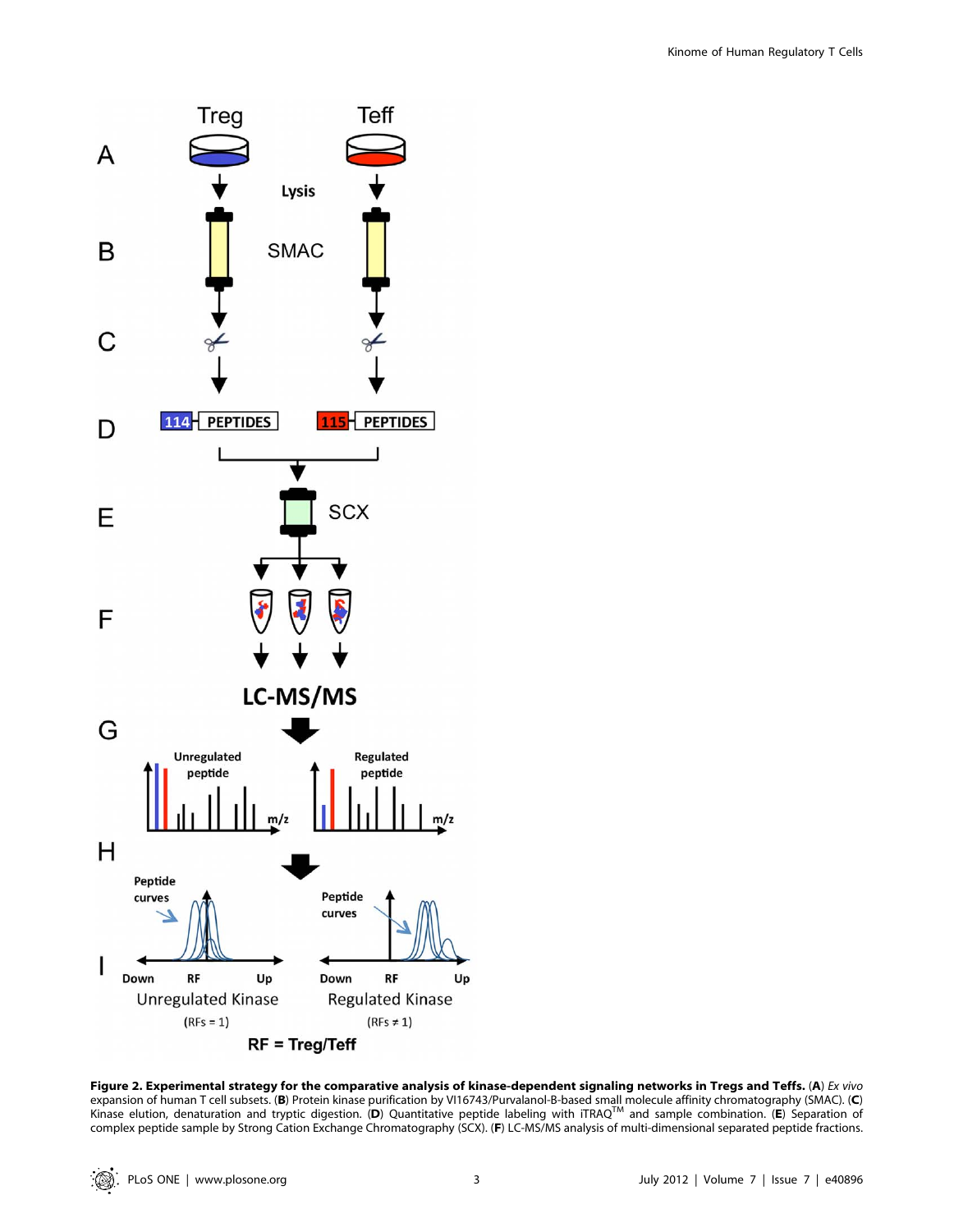(G) Mascot database search and peptide/kinase identification. (H) Statistical evaluation of quantitative MS data (iTRAQassist). (I) Visualization of expression data. Regulation factors (RFs) describe the relative kinase expression level in Tregs vs. Teffs (RF = Treg/Teff). doi:10.1371/journal.pone.0040896.g002

kinases virtually from all branches of the human kinome have been accessed by this proteome approach (Figure 3c). Altogether, this work for the first time provided insight into a significant portion of the kinome of human  $CD4^+$  Tregs and Teffs, particularly accessing kinases being essential for signal transduction, signal integration and cell-cycle control.

#### Differential Kinase Expression in Human Tregs and Teffs

To characterize the abundance of kinases at the protein level comparatively in Tregs and Teffs, peptides derived from proteins enriched by SMAC were differentially labeled with isobaric iTRAQ molecules, allowing their parallel identification and precise relative quantification by mass spectrometry (MS). Labeled peptides were separated by reverse phase chromatography and sequenced by tandem MS (LC-MS/MS). Furthermore, we used SCX chromatography as a second dimension to prefractionate and support the systematic analyses of kinase peptides. All peptide fractions were measured separately, resulting MS raw data were compiled and protein identification and quantification was performed at the level of single MS/MS peptide spectra as exemplified by a fragment ion spectra derived from the cyclindependent kinase 6 (CDK6) (Figure 4a). The peptide with the amino acid sequence GSSDVDQLGK was exclusively assigned to CDK6 and intensities of iTRAQ reporters released from the peptide during the fragmentation process were used for relative peptide quantification (Figure 4a, box). The presented CDK6 peptide was obviously less abundant in Tregs. However, regulatory information can basically vary in robustness according to the signal-to-noise characteristics of the MS devise. Therefore, we used a novel and stringent statistical bioinformatics approach iTRAQassist [40], which allowed the unambiguous detection of differential protein expression at the single peptide level in all cases. Computed regulation values were depicted as a function of their likelihood for every unique peptide, as shown exemplarily for CDK6 peptides from representative LC-MS/MS experiments (Figure 4b). The corresponding CDK6 peptide regulation factors are given in Table 1. All CDK6 peptide regulation curves were clearly separated from the y-axis  $(RF = 1)$  underscoring the statistical significance of the observed CDK6 regulation. For this reason, cumulative regulation factors for every protein kinase were determined based on quantitative information of all unique peptides belonging to the respective kinase. Data belonging to CDK6 indicate that this cell cycle kinase is at least three-times less abundant at the protein level in human CD4<sup>+</sup> Tregs in comparison to Teffs.

In total, this study revealed robust quantitative information on 170 protein and 15 non-protein kinases expressed in human CD4<sup>+</sup> T cell subsets. Considering by-product corrections and signal-tonoise characteristics of iTRAQ reporter intensities, none of the identified kinases was exclusively expressed in either Tregs or Teffs. In fact, the majority of kinases was equally abundant in both T cell subsets as demonstrated by cluster analysis showing a normal distribution of kinase regulation factors over all conducted kinome experiments (Figure 5). However, quantitative data of eleven protein kinases revealed their differential expression in the investigated Tregs and Teffs (Table 2 and Supplementary Table S1). The expression of calcium/calmodulin-dependent protein kinase II delta (KCC2D), a component of the canonical TCR signaling network [41,42,43], was increased in Tregs, whereas the proto-oncogene tyrosine-protein kinase Src (SRC, alias c-SRC), so

far not described in T cell activation [44], was significantly less abundant in the Treg subset when compared to Teffs. Furthermore, we observed an altered expression of aurora kinase B (AURKB) and serine/threonine-protein kinase 10 (STK10, alias LOK), both components of the CD28-dependent co-stimulatory pathway. AURKB, acting as a positive effector of CD28 dependent T cell activation [45,46,47,48], was significantly down regulated in Tregs, whereas STK10, which negatively influences CD28 signaling [49], was slightly increased. STK4 (alias MST1), which together with STK10 is involved in LFA-1-(lymphocyte function-associated antigen 1)-mediated T cell adhesion [50,51], showed also elevated expression levels in Tregs. Moreover, ephrin receptor B1 (EPHB1) inter alia mediating T-cell-to-T-cell interaction [52,53,54,55,56,57,58] was clearly up regulated in Tregs. Most significantly, Tregs showed an altered expression of cell cycle-regulating kinases controlling all cell cycle stages, i.e. NEK9, AURKB, CDK1, CDK2, CDK3 and as aforementioned CDK6 (Table 2). In total, the Treg-specific expression of all 11 protein kinases have now to be discussed and evaluated regarding their functional role in known and incompletely characterized in vivo phenotypes of human regulatory T cell subsets.

## **Discussion**

## Proteome Analysis of Kinase-based Signaling Networks in **Tregs**

Low Treg numbers in vivo and their poor proliferative capacity in vitro limits the application of existing quantitative proteome strategies at the present. So far, only one proteome study comparing human Tregs and Teffs derived from leukapheresis products was published [29]. However, this 2D-gel-based MS approach was restricted to total protein level and could not provide information on the differential expression of low abundant protein kinases. Here, we combined an alloantigen-specific expansion protocol  $[23,25]$ , which allowed an effective *in-vitro* expansion of primary Tregs  $(>10^8)$ , with established concepts of a kinase-selective proteome strategy. MS-aided sequencing identifies and confirmed the expression of 185 kinases unambiguously in both T cell subsets (Table S1). Generally, genomics has suggested that a certain cell type likely is expressing not all 500 but up to 300 kinases simultaneously [59]. Hence, this study gained insight into  $\sim60\%$  of the totally expressed CD4<sup>+</sup> T cell kinome. Functional annotation revealed that more than 50% of the identified kinases were involved in signal transduction and/or activation processes in T cells. Many of them being decisive for signal integration, cellcycle control and T-cell development were identified. Regarding the currently known TCR/CD28-dependent kinase signaling network [60] quantitative data for about 80% of the involved kinase complement were obtained in this study. All MS spectra used for the identification of the expressed kinases comprise also iTRAQ reporter intensities and a thorough statistical evaluation revealed the Treg-specific regulation of 11 protein kinases. Collision cell induced fragmentation experiments thereby provided accurate and reliable quantitative MS-data that were always in accordance with conventional quantitative western blot studies as we have validated for CDK2, CDK6, KCC2D, NEK9 and STK4 (Figure S1).

The altered protein amount of 11 out of 185 profiled kinases is now constituting a first rational basis for functional hypotheses at the proteome level about the kinase signaling network in Tregs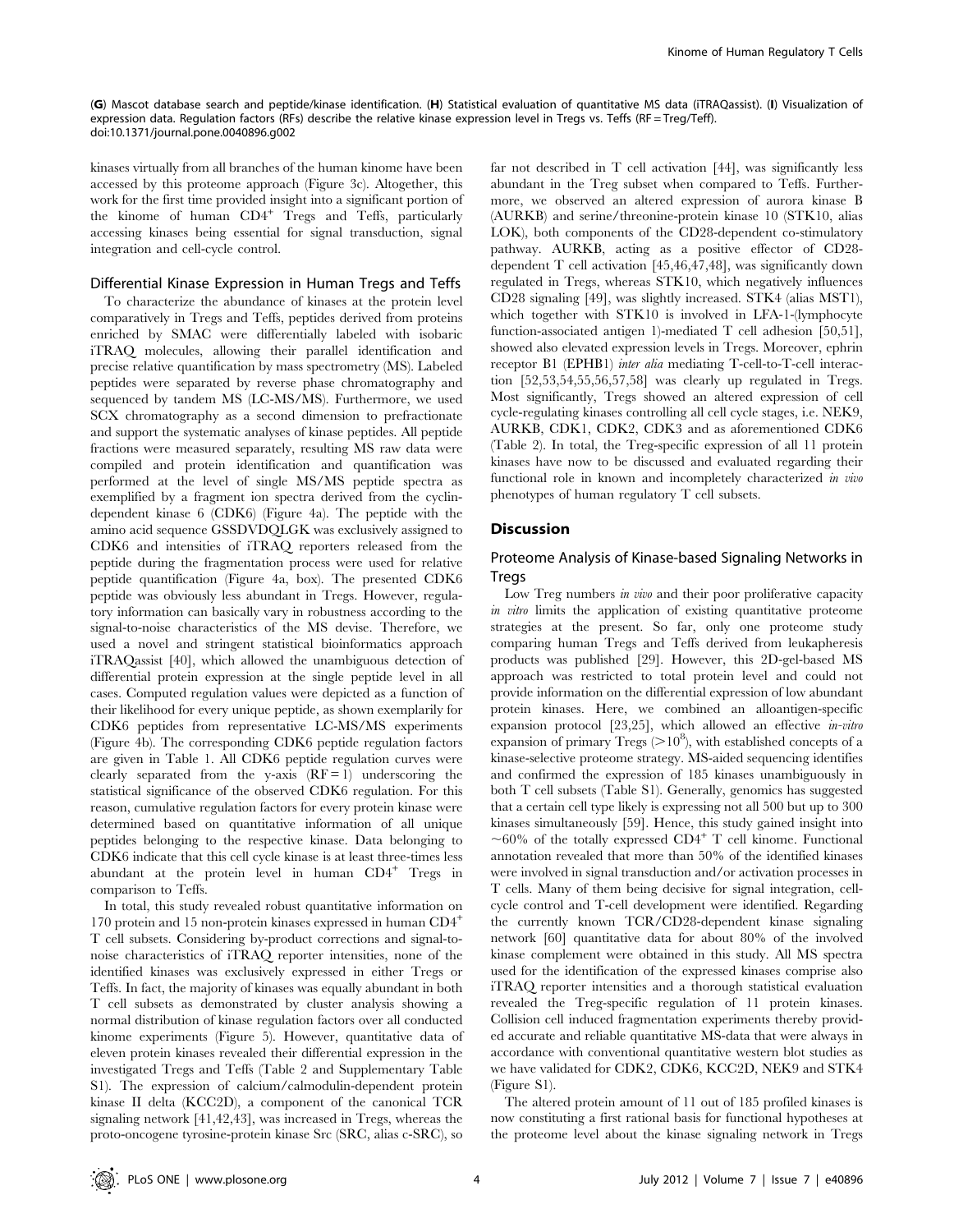

B

300

200

 $\overline{A}$ 

 $[96]$ 

60

40

Enrichment of kinases. Percentage of kinases and non-kinases (others: proteins without kinase activity) after VI16743/Purvalanol-B-mediated affinity purification is shown. (B) Quality of kinase identification. Mean Mascot Mowse score of kinases vs. non-kinases (others). The Mascot score is reflecting the probability of the match between the mass spectrometry spectra/data and the protein sequence given in the database. Data shown in A and B are representative for four independently performed LC-MS/MS experiments. (C) Kinase complement of human Tregs and Teffs. In total, 185 kinases were identified. Kinases from nearly all groups of the human kinome were detected: AGC, PKA/PKG/PKC-family kinases; CAMK, calcium/calmodulindependent kinases; CK1, casein kinases; CMGC, CDK/MAPK/GSK3/CLK-family kinases; RCG, receptor guanylate cyclases; STE, sterile homologue kinases; TK, tyrosine kinases; TKL, tyrosine kinase-like kinases; atypical protein kinases; Other, kinases belonging to non of the mentioned groups; NPK, non-protein-kinases (kinases having non protein substrates). The kinase dendrogram was adapted with permission from Cell Signaling Technology, Inc. (www.cellsignal.com).

doi:10.1371/journal.pone.0040896.g003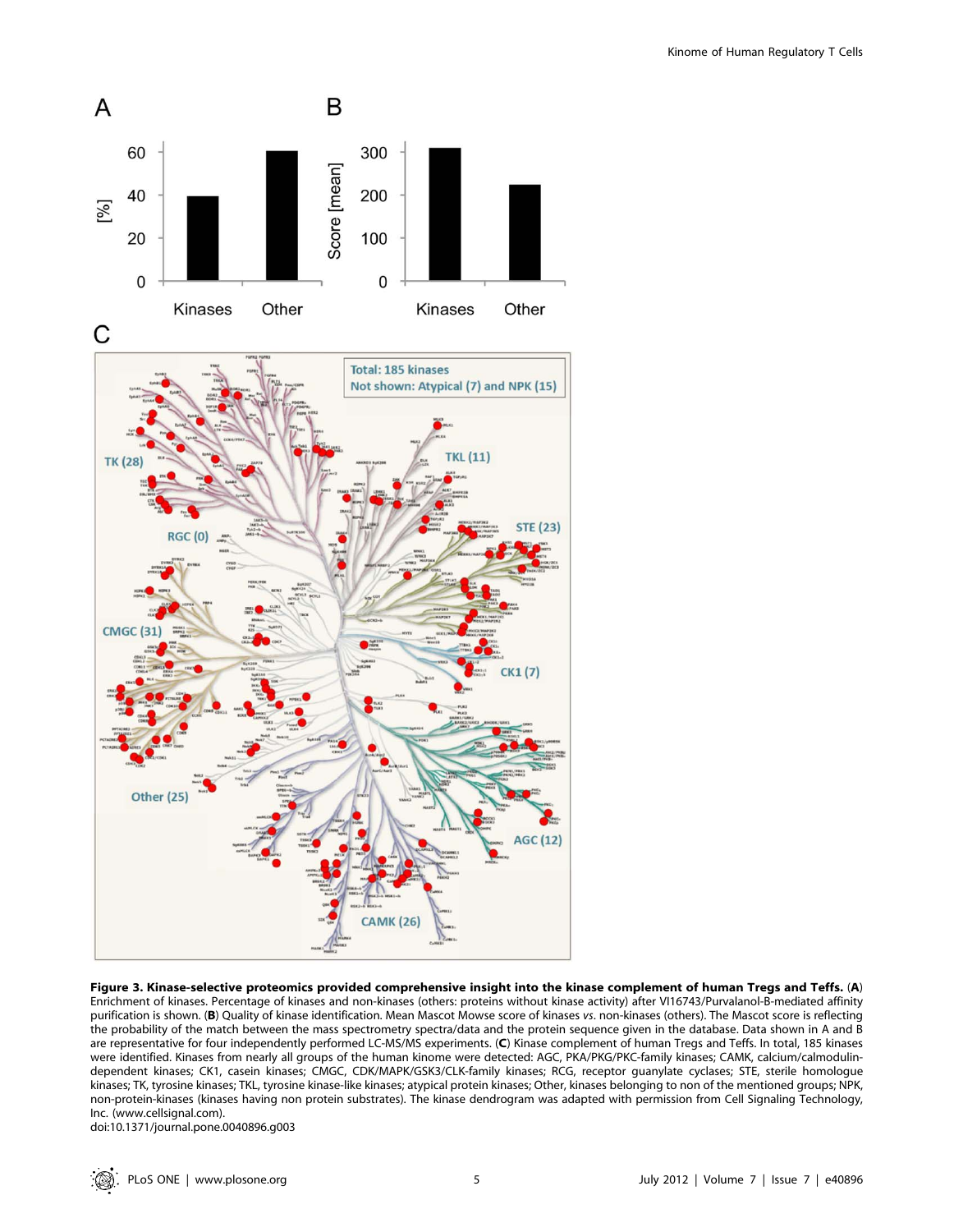

Figure 4. iTRAQ-based quantification and statistical evaluation of relative kinase expression in Tregs and Teffs. iTRAQ-based quantification and statistical analysis of differential kinase expression in Tregs and Teffs is exemplarily shown using the example of cyclin-dependent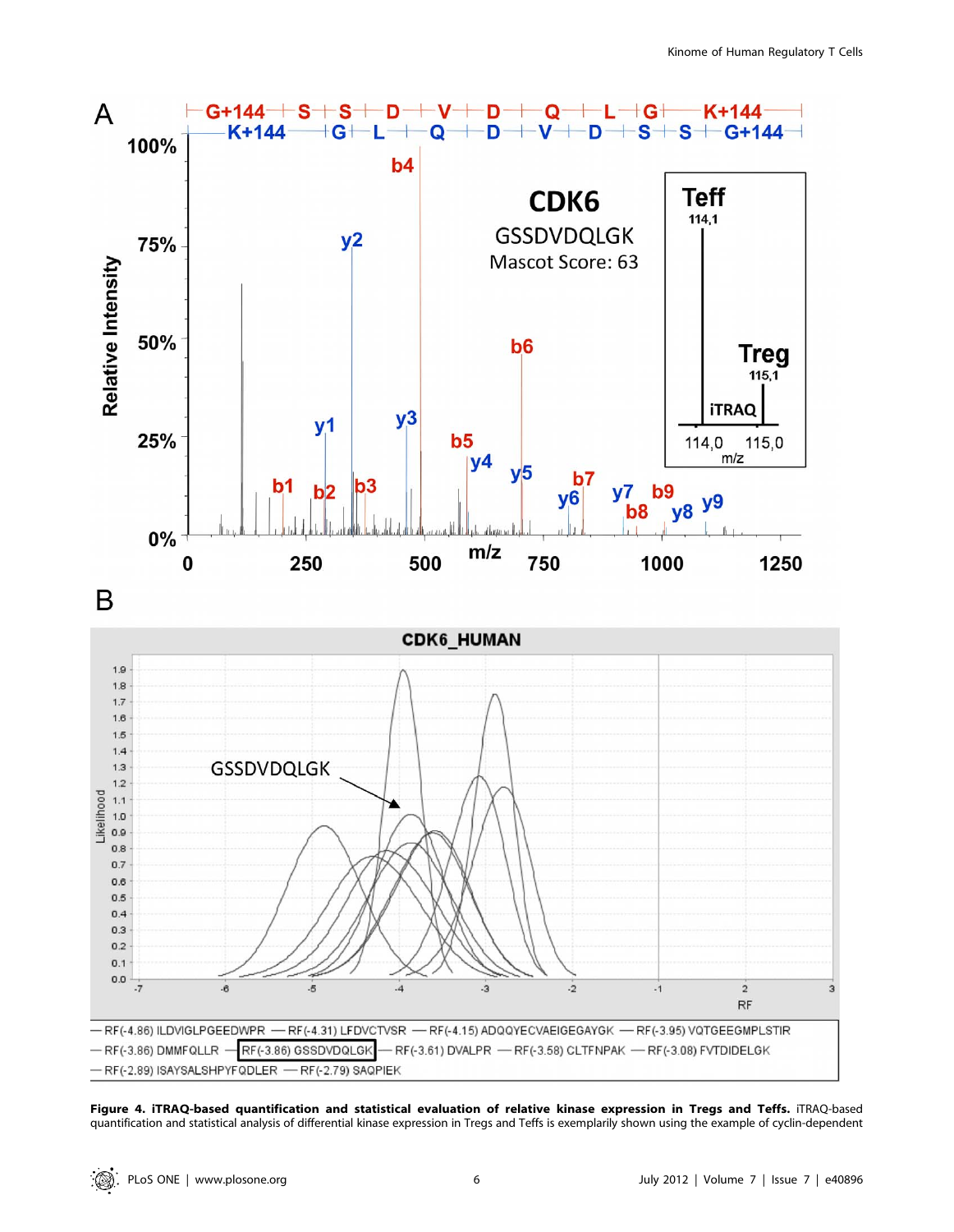kinase 6 (CDK6). (A) MS/MS fragmentation spectrum of a tryptic peptide derived from cyclin-dependent kinase 6 (CDK6). Ions used for peptide sequencing and protein identification are indicated in red (b ions series) or blue (y ions series). The resulting peptide sequence (GSSDVDQLGK) is shown in the upper part of the diagram. The box embedded in the graph displays a magnification of the low molecular mass range where the iTRAQ reporter intensities could be observed. The intensity of the iTRAQ reporter 115 is correlating with the peptide abundance in Tregs. The peak at 114 Da represents the amount of the respective peptide in Teffs. (B) Statistical analysis of relative CDK6 peptide abundances. Analyses were performed by iTRAQassist as described previously [40]. Most likely (see also Table 1) and further possible peptide regulations were calculated and depicted as likelihood curves for every peptide. All peptides derived from CDK6 were significantly less abundant in Tregs. All peptide regulations calculated for individual CDK6 peptides were used to determine the overall regulation of the CDK6 protein (see Table 1). Here CDK6 peptide data are shown obtained from one representative LC-MS/MS experiments.

doi:10.1371/journal.pone.0040896.g004

that might not only contribute to the Foxp3-dependent suppressive phenotype, but also to unique adhesion and migration properties of Tregs (Figure 6). The increased levels of STK10 and STK4 indicate a differential regulation of the LFA-mediated T-cell adhesion [50,51]. Whereas STK10 might also act as negative regulator of CD28-dependent IL-2 transcription [49], STK4 is additionally known to regulate lymphocyte trafficking and their interstitial motility within lymph nodes [61]. Furthermore, a functional role in integrin-mediated T-cell interaction and migration was also described for the ephrin receptor kinases EPHB1 and EPHA4 [52,62,63]. Here, the amount of both receptors was detected to be sevenfold increased in Tregs when compared to Teffs (Table 2 and Table S1), whereas other members of this receptor family (EPHB4, EPHA2) were equally expressed in both T cell subsets. The increased expression of calcium/calmodulin-dependent protein kinase II delta (KCC2D) in Tregs (Table 2 and Figure 6) complements our knowledge about calcium-dependent signaling [14,17,64]. KCC2D activates the phosphatase PP2A that, acting at Carma1, diminish the T cell activation [65]. In addition, KCC2D can promote IKK-dependent NFkB activity [41,42,43], which is a positive regulator of Foxp3 expression [66,67]. Thus, an elevated KCC2D level is supporting a hypo-responsive phenotype and Foxp3-dependent functions.

The relevance of diminished AKT activity in Tregs was already demonstrated [18,19]. AURKB, a downstream target of AKT, plays a pivotal role in mTOR-driven cell cycle progression and IL2-induced T cell proliferation and was found to be significantly reduced together with further downstream components CDK1 and CDK2 [46,47,48] in this study.

Beside of AURKB, CDK1 and CDK2, the differential expression of further kinases controlling the cell cycle, i.e. NEK9, CDK3 and CDK6, was detected. The alterations of all six kinases indicate a limited Treg-capability for mitosis and cell cycle-progression, but functional implications in T cells are only available for CDK1, CDK2 and mostly for CDK6. Interestingly, it is known that anergy of T cells is strongly associated with decreased CDK1/CDK2 activity which results into  $G_1$  cell cycle arrest [68]. Consequently, the reduced expression of kinases promoting interphase and mitotic progression might contribute to the anergic phenotype of Tregs [13,69]. In contrast, it is already known that CDK6 contribute to the integration of TCR/CD28-derived signals [70,71,72,73,74] and is essential for the proliferation of thymic and peripheral T cells [75,76,77]. Here, we demonstrated that CDK6 is significantly down regulated in Tregs. Notably, CDK6 can also bind the Foxp3 interaction partner Runx1 [78], which is critically involved in both Foxp3 expression and Foxp3-dependent Treg function [79,80,81,82,83,84,85]. CDK6 directly bind to the runt domain of Runx1 and thereby inhibit the transcriptional activity of Runx1 [78]. Therefore, Treg-specific down-regulation of CDK6 supports the availability of Runx1 for Foxp3 interaction and the maintenance of related phenotypes. In accordance, preliminary data indicate only minor donor variations of the reduced CDK6 levels supporting the assumption of a conserved feature in human Tregs (Figure S2).

| Name [UniProt] | Peptide sequence       | <b>Mascot score</b> | Relative abundance <sup>1</sup> [RF = Treg/Teff] |
|----------------|------------------------|---------------------|--------------------------------------------------|
| CDK6           | ADQQYECVAEIGEGAYGK     | 50                  | $-4,2$                                           |
| CDK6           | <b>CLTFNPAK</b>        | 44                  | $-3,6$                                           |
| CDK6           | <b>DMMFQLLR</b>        | 28                  | $-3,9$                                           |
| CDK6           | <b>DVALPR</b>          | 30                  | $-3,6$                                           |
| CDK6           | <b>FVTDIDELGK</b>      | 70                  | $-3,1$                                           |
| CDK6           | <b>FVTDIDELGKDLLLK</b> | 43                  | $-3,1$                                           |
| CDK6           | <b>GSSDVDQLGK</b>      | 63                  | $-3,9$                                           |
| CDK6           | ILDVIGLPGEEDWPR        | 77                  | $-4,9$                                           |
| CDK6           | ISAYSALSHPYFQDLER      | 50                  | $-2,9$                                           |
| CDK6           | <b>LFDVCTVSR</b>       | 38                  | $-4,3$                                           |
| CDK6           | <b>SAQPIEK</b>         | 30                  | $-2,8$                                           |
| CDK6           | VQTGEEGMPLSTIR         | 86                  | $-4,0$                                           |
| CDK6           | Total protein          | 2018                | $s - 3,7$                                        |

Table 1. Differential CDK6 peptide abundances in Tregs and Teffs.

iTRAQ-based quantification in combination with a MS-devise-specific statistical approach (iTRAQassist) [40] was used to determine relative peptide abundances<sup>1</sup>. Peptide regulations were used to calculate the overall regulation<sup>§</sup> of the respective kinase. Here, exemplarily CDK6 peptide data are shown obtained from one representative experiments.

doi:10.1371/journal.pone.0040896.t001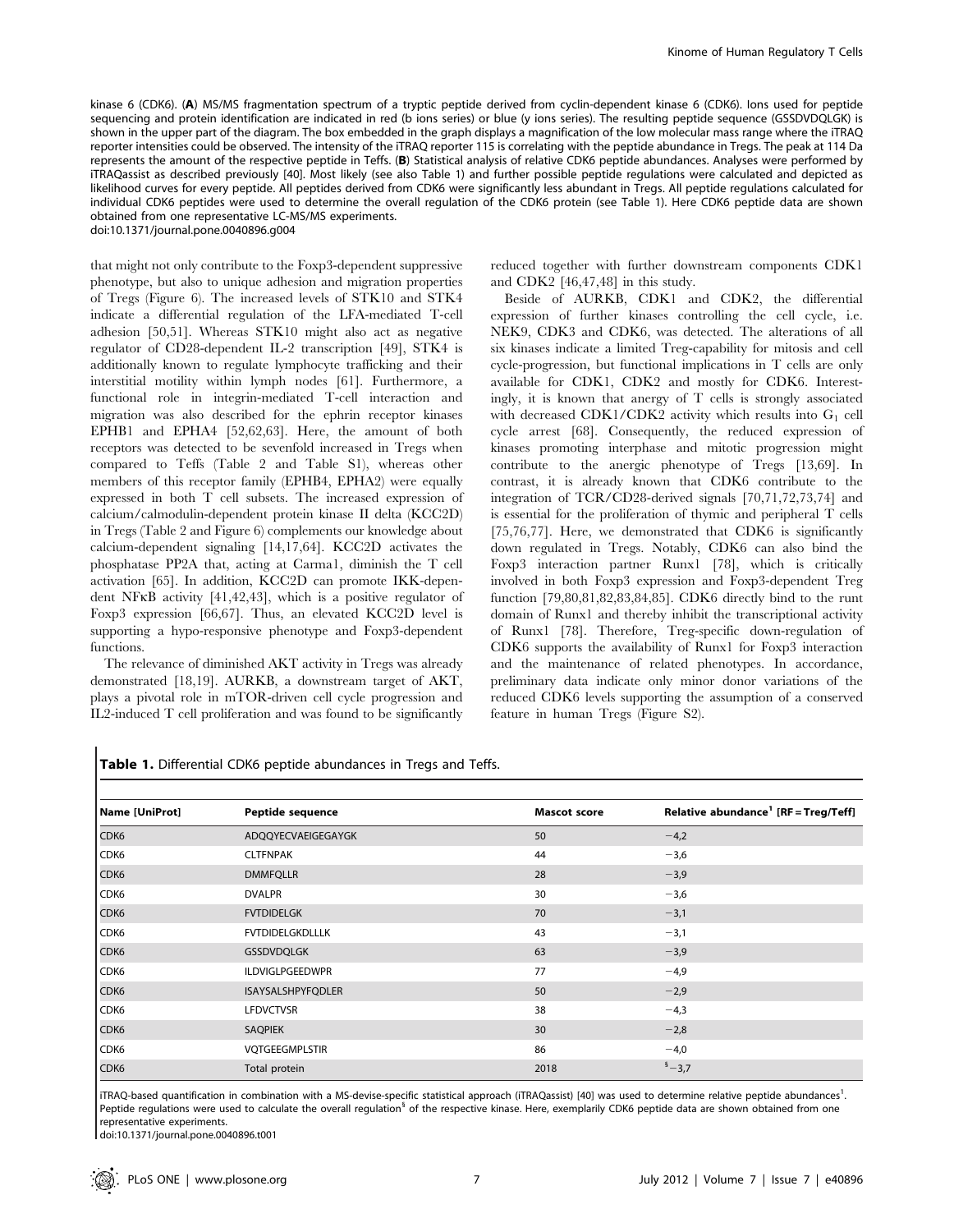

Figure 5. Distribution of iTRAQ-based kinase regulation in **Tregs and Teffs.** Here the log2 values of kinase expression ratios in Tregs and Teffs overall conducted LC-MS/MS experiments are shown ( $log2$  RF<sub>kinase</sub> = Treg/Teff). The majority of kinases was equally expressed in both T cell subsets. doi:10.1371/journal.pone.0040896.g005

SRC kinase regulation can further support the maintenance of Runx3/Foxp3-dependent phenotypes [79,83,86]. Recent data provide evidence that Runx3 is directly phosphorylated by SRC and thereby is retained in the cytoplasm [87]. Thus, diminished SRC amounts as detected in the present study might preserve the nuclear localization of Runx3 and along with reduced CDK6 protein levels facilitate Foxp3 expression and thereby Foxp3 associated Treg functions.

This study gave comprehensive insights into the kinase complement of human CD4<sup>+</sup> T cell subsets and provided quantitative information on 185 kinases expressed in both CD4<sup>+</sup> Tregs and Teffs. Most importantly, comparative kinome analyses revealed an aberrant expression of 11 kinases in Tregs, which substantiate the current hypothesis that TCR/CD28-mediated signaling cascades are altered in Tregs and further suggests that Tregs are affected in their cell-cycle progression. This knowledge might be of central importance for the identification of molecular targets for the manipulation of Treg numbers and function in various clinical settings.

Table 2. Differential kinase abundances in Tregs and Teffs.

#### Materials and Methods

#### Purification and Cultivation of Human T Cells

Isolation, characterization, and cultivation of human alloantigen-specific Teffs and Tregs have been described previously [23,25]. Primary  $CD4^+CD25^-$  Teffs and  $CD4^+CD25^+$  Tregs were prepared from human peripheral blood of healthy donors by Ficoll gradient (BioChrom) centrifugation and MACS isolation using the CD4<sup>+</sup> CD25<sup>+</sup> Regulatory T Cell Isolation Kit (Miltenyi Biotec). This study was approved by The Regional Ethics Review Board in Braunschweig. Peripheral blood was obtained with informed consent from healthy volunteers according to the Städtisches Klinikum Braunschweig gGmbH guidelines.

#### T Cell Suppression Assays

T cell proliferation and suppressor activity were assessed by stimulating  $3\times10^4$  T cells in triplicates with irradiated LG2-EBV B cells and IL-2 in 96 flat-bottom microtiter plates (Nunc, Wiesbaden, Germany). At day 3 of the culture, cells were pulsed with  $1 \mu\mathrm{Ci/well}$  of  $[H^3]$ -thymidine for the final 16 h. T cell proliferation and suppressor activities were controlled prior each kinome experiment.

#### Antibodies

For western blotting the following antibodies were used: anti-Actin (20–33 and beta-Actin, Sigma), anti-CDK2, anti-CDK6 (M2 and C-21, both Santa Cruz Biotechnology, Inc.), anti-Foxp3 (150D, BioLegend), anti-KCC2D/CaMKIIdelta (aa402–478, R&D Systems), anti-NEK9 (1F6, Abnova), anti-SRC (36D10, Cell Signaling Technology) and anti-STK4/Mst1 (EP1465Y, Epitomics). Flow cytometry was performed using APC-, FITC-, PE- and PerCP/Cy5.5-conjugated antibodies against CD4 (OKT4, eBioscience), CD25 (4E3, Miltenyi), CD127 (eBioRDR5, eBioscience) and Foxp3 (PCH101, eBioscience).

#### Western Blotting

T cells were lysed in buffer containing 50 mM HEPES-NaOH pH 7.5, 150 mM NaCl, 1 mM EGTA, protease inhibitor cocktail (Complete, Roche) and 1% Triton-X100. Protein concentration

| Name [UniProt]           | Differential expression <sup>1</sup> [RF <sub>median</sub> ] | <b>Function</b>                                                           |  |
|--------------------------|--------------------------------------------------------------|---------------------------------------------------------------------------|--|
| Down regulated in Tregs: |                                                              |                                                                           |  |
| CDK1                     | $-3,6$                                                       | Cell cycle (G2, Mitosis)                                                  |  |
| <b>AURKB</b>             | $-3,6$                                                       | CD28 signaling, cell cycle (S phase entry, mitosis)                       |  |
| CDK6                     | $-3,2$                                                       | TCR/CD28 signal integration,cell cycle (G0/G1 exit), T cell proliferation |  |
| <b>SRC</b>               | $-2,5$                                                       | Not known                                                                 |  |
| CDK <sub>2</sub>         | $-1,6$                                                       | Cell cycle (S phase entry/progression)                                    |  |
| Up regulated in Tregs:   |                                                              |                                                                           |  |
| NEK9                     | 1,6                                                          | Cell cycle (interphase progression and mitosis)                           |  |
| STK10                    | 1,7                                                          | CD28 signaling, LFA-1-mediated adhesion                                   |  |
| KCC <sub>2</sub> D       | 1.7                                                          | TCR, calcium and NFkB signaling                                           |  |
| CDK3                     | 2,0                                                          | Cell cycle (G0/G1 exit, G1/S transition)                                  |  |
| STK4                     | 2,3                                                          | LFA-1-mediated adhesion, proliferation                                    |  |
| EPHB1                    | 6,9                                                          | T cell co-stimulation, development, interaction, migration                |  |

Kinases regarded as expressed differentially in both T cell subsets (RF = Treg/Teff) had to met two criteria:  $-1.5 > RF > 1.5$  at least in two of the conducted experiments and  $-1.5 > RF$ <sub>[median]</sub>  $>1.5$  (<sup>1</sup>median RF over all performed experiments).

doi:10.1371/journal.pone.0040896.t002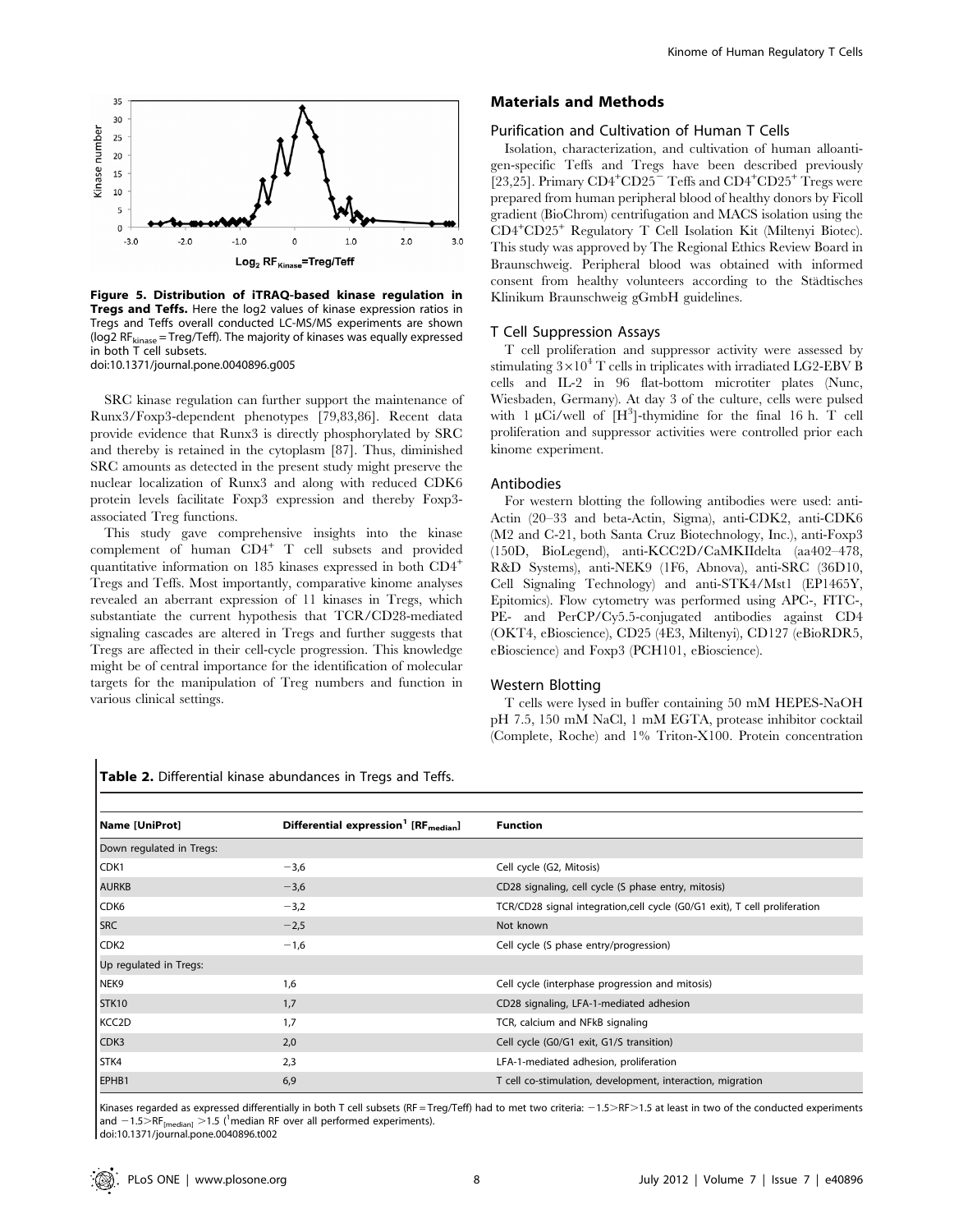

Figure 6. Kinase signaling network specificities of human Tregs. Comparative kinome analysis revealed differential kinase expression in Tregs and Teffs. Altered kinase expression in Tregs (RF = Treg/Teff) is indicated by green (increased expression in Tregs) and red boxes (reduced expression in Tregs). Kinases regarded as expressed differentially had to met two criteria: -1.5>RF>1.5 at least in two of the conducted experiments and  $-1.5$  RF<sub>[median]</sub> > 1.5 (median RF over all performed experiments). The figure provides an overview of possible kinase functions in Tregs. Median RF values and references for indicated kinase functions are given in Table 2. doi:10.1371/journal.pone.0040896.g006

was determined by Bradford protein assay (BioRad). Samples were separated by SDS-PAGE. Proteins were transferred to polyvinylidene fluoride membranes (Immunoblot<sup>TM</sup> PVDF membrane, BioRad). Membranes were probed with indicated primary antibodies and respective HRP-conjugated secondary antibodies (Dianova). Lumi-light western blotting solutions (Roche Diagnostics) were used as HRP substrates. Luminescence detection was performed using a CCD camera system (Fujifilm, Las3000,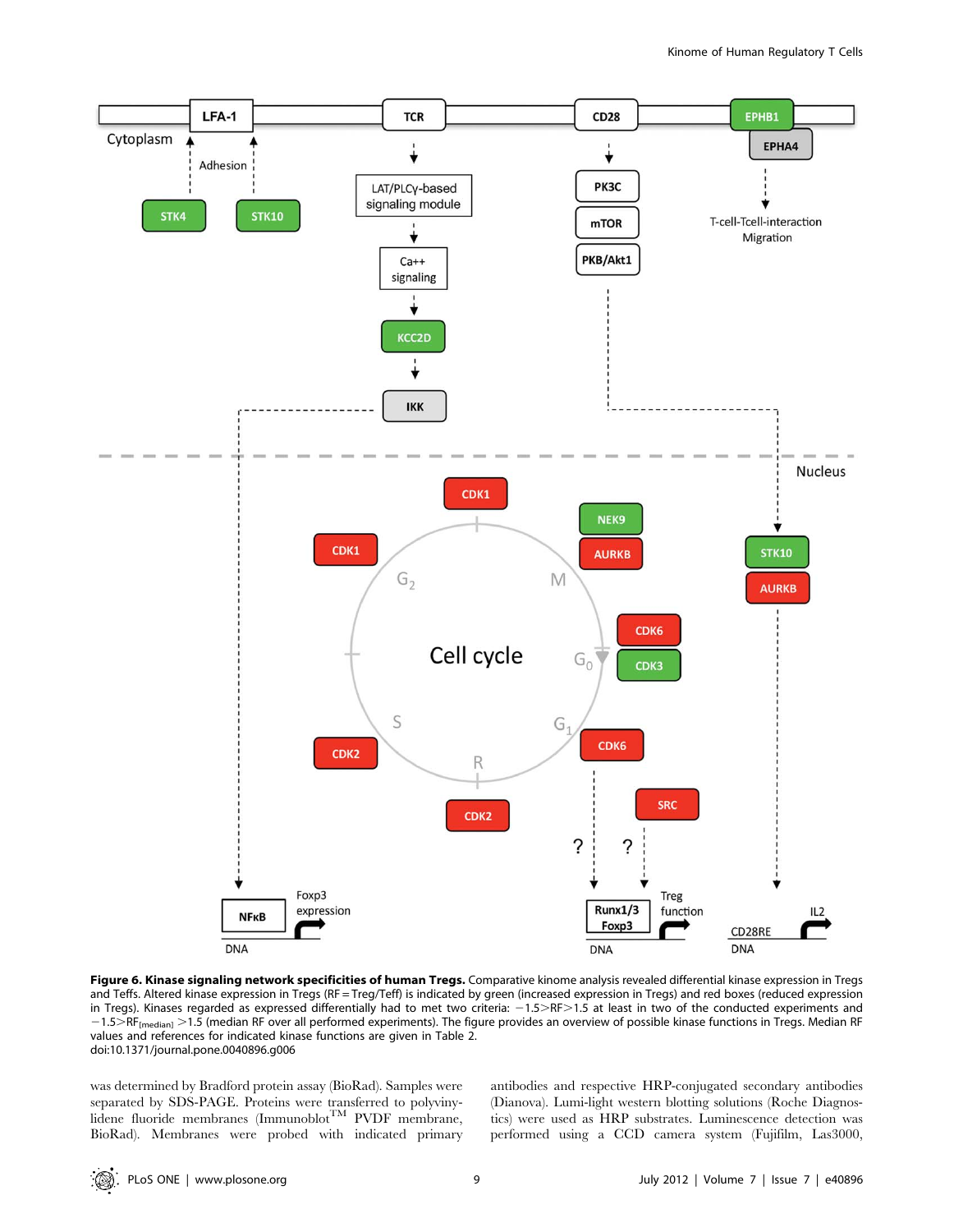Raytest). AIDA densitometry software (version 4.15, Raytest) was used for signal quantification.

## Flow Cytometry

T cells were labeled using the indicated fluorochrome-conjugated antibodies (see above). Foxp3 staining was performed according to the manufacturer's instructions (eBioscience). Acquisition was conducted on a FACSCanto<sup>TM</sup> II flow cytometry system (BD). Data were analyzed using FlowJo software (Tree Star, Inc.).

#### Kinase Purification from T Cell Lysates

Teffs and Tregs were cultured as described above. For each kinome experiments  $2\times10^8$  resting Teffs and Tregs (one week post stimulation with EBV-transformed B cells) were used. T cells were IL-2-starved for 24 h und lysed in ice cold buffer containing 50 mM HEPES-NaOH pH 7.5, 1 M NaCl, 1 mM EGTA, protease inhibitor cocktail (Complete from Roche) and 1% Triton-X100. Lysates were centrifuged at 70.000 g for 30 min  $(4^{\circ}C)$  and filtered using a 0.45 µm syringe membrane (Millipore). Protein concentrations of lysates were determined using Bradford protein assay (BioRad) to ensure appropriate loading of kinase affinity columns. For small molecule affinity chromatography (SMAC) the kinase inhibitors VI16743 and Purvalanol-B (Tocris) were used. Inhibitor synthesis and generation of kinase affinity matrix were conducted as described before [31,33]. Columns (5/ 50 Tricorn, GE Healthcare) were equilibrated with buffer A (50 mM HEPES-NaOH pH 7.5, 1 M NaCl, 1 mM EGTA, 1 mM EDTA, 0.1% Triton-X100), loaded with T cell lysates (3 ml/h), washed with 60 column volumes of buffer A (6 ml/h) and equilibrated (2 h, 6 ml/h) with buffer B (50 mM HEPES-NaOH pH 7.5, 1 mM EGTA, 1 mM EDTA, 0.1% Triton-X100). Columns were eluted (6 ml/h) separately with 0.5% SDS at room temperature (RT). Eluates were pooled and concentrated using vacuum centrifugation. Proteins were extracted from eluate fraction by chloroform/methanol precipitation [88].

## Sample Preparation for Quantitative LC-MS/MS Analysis  $(iTRAQ^{TM})$

Protein dissolution, denaturation, tryptic digestion and quantitative peptide labeling were performed according to the manufacturer's guidelines (Applied Biosystems). The following iTRAQTM labels have been used: experiment 1 (Treg:114/ Teff:117), experiment 2 (Treg:115/Teff:114), experiment 3 (Treg:116/Teff:114) and experiment 4 (Treg:117/Teff:114).  $iTRAQ^{TM}$  -labeled peptides generated from Teffs and Tregs were combined. Pooled samples were vacuum-dried and peptides were desalted using self-packed LiChroprep RP-18 (Merck) SPE columns. Desalted peptide mixture was further sub-fractioned by strong cation exchange chromatography (SCX). In brief, dried peptides were resolved and separated on a Mono S PC1.6/5 column (GE Healthcare) using an Ettan micro LC system (GE Healthcare). Peptide-containing fractions were vacuum-dried and desalted using RP-C18 µZipTip pipette tips (Millipore).

## LC-MS/MS Analysis and Database Search

LC-MS/MS analyses of SCX fractions were performed on an Acquity Ultra Performance LC system (Waters Corp.) connected to a Q-TOF micro (Waters Corp.) or LTQ Orbitrap XL device (Thermo Scientific). MS raw data were converted to data formats compatible with Mascot search engine (Matrix Science). Data from all SCX fractions were merged using Mascot Daemon (version 2.1.6). UniProt primary sequence database was used for

protein identification (release 2011\_03, with 525,997 entries; taxonomy Homo sapiens with 20,226 entries). In this study, proteins were only considered if they were identified at least with one unique peptide having an individual Mascot peptide score above 20, which indicated identity or extensive homology  $(p<0.05)$  using the following Mascot search parameters: enzyme, trypsin (specificity: K/R); maximum missed cleavages, 1; fixed modifications, iTRAQ 4-plex (K), iTRAQ (N-terminus), Carbamidomethyl or Methylthio (C); variable modifications, phosphorylation (S, T, Y), oxidation (M); MS/MS tolerance, 0,15 Da; peptide tolerance, 10 ppm, LTQ Orbitrap XL, 60 ppm, Q-TOF micro). False discovery rates (FDRs) were calculated using the software Scaffold (version Scaffold\_3\_00\_06). On average protein FDRs less than 0,1% were determined. All MS-data associated with this manuscript are published in the PROteomics IDEntifications Database (PRIDE).

#### Evaluation of Quantitative LC-MS/MS Data

Statistical evaluation of quantitative peptide data was conducted as described previously [40]. In brief, statistical evaluation was performed on the basis of Mascot result files (dat files) and was restricted to peptides being unique and unambiguously identified within the particular MS/MS data set (parameter setting: reporter mass delta, 0.02–0.05 Da; peptide cut off, respective significance boarder). iTRAQ reporter intensities were normalized. Likelihoods of relative peptide/protein abundances (here  $RF = Treg/A$ Teff) were calculated using a MS device specific noise model (iTRAQassist). Resulting data were depicted as likelihood curves for every peptide/protein. Regulations were considered as significant by applying the following stringent criteria: (i) kinase regulation curves computed by the statistical noise algorithm iTRAQassist were clearly separated from the y-axis (RF = Tregs/ Teffs  $= 1$ ), (ii) the median of kinase regulation factors over all performed proteome experiments was  $1.5 > RF_{\text{median}} > 1.5$  and (iii) kinases were differently expressed in two or more of the conducted experiments.

#### Supporting Information

Figure S1 Validation of iTRAQ-based MS/MS data by quantitative western blotting. Graph shows the relative expression of the indicated kinases in ex-vivo-expanded Tregs (kinase expression in Teffs is set to 100%). Data shown represent (i) the mean of four independently conducted LC-MS/MS experiments (white bars, standard deviation is indicated by error bars) and (ii) western blot results obtained from a representative experiment (black bars).



Figure S2 Reduced expression of CDK6 in freshly isolated Tregs.  $CD4+CD25$ <sup>-</sup> Teffs and  $CD4+CD25$ <sup>+</sup> Tregs were freshly isolated from human peripheral blood of healthy donors (A) Purities of freshly isolated Tregs and Teffs were determined by flow cytometry using the indicated antibodies. Shown purities are representative for freshly isolated Tregs and Teffs analyzed in this study. (B) CDK6 expression is reduced in freshly isolated Tregs. Equal numbers of Tregs and Teffs were used for CDK6- and Actin-specific western blot analyses. One representative out of three experiments is shown. (C) Densitometric quantification of diminished CDK6 expression in Tregs. Actin protein levels were used for normalization. CDK6 expression in Teffs was set to 100%. Results from three individual donors are shown. Standard deviation is indicated by arrow bars. (TIF)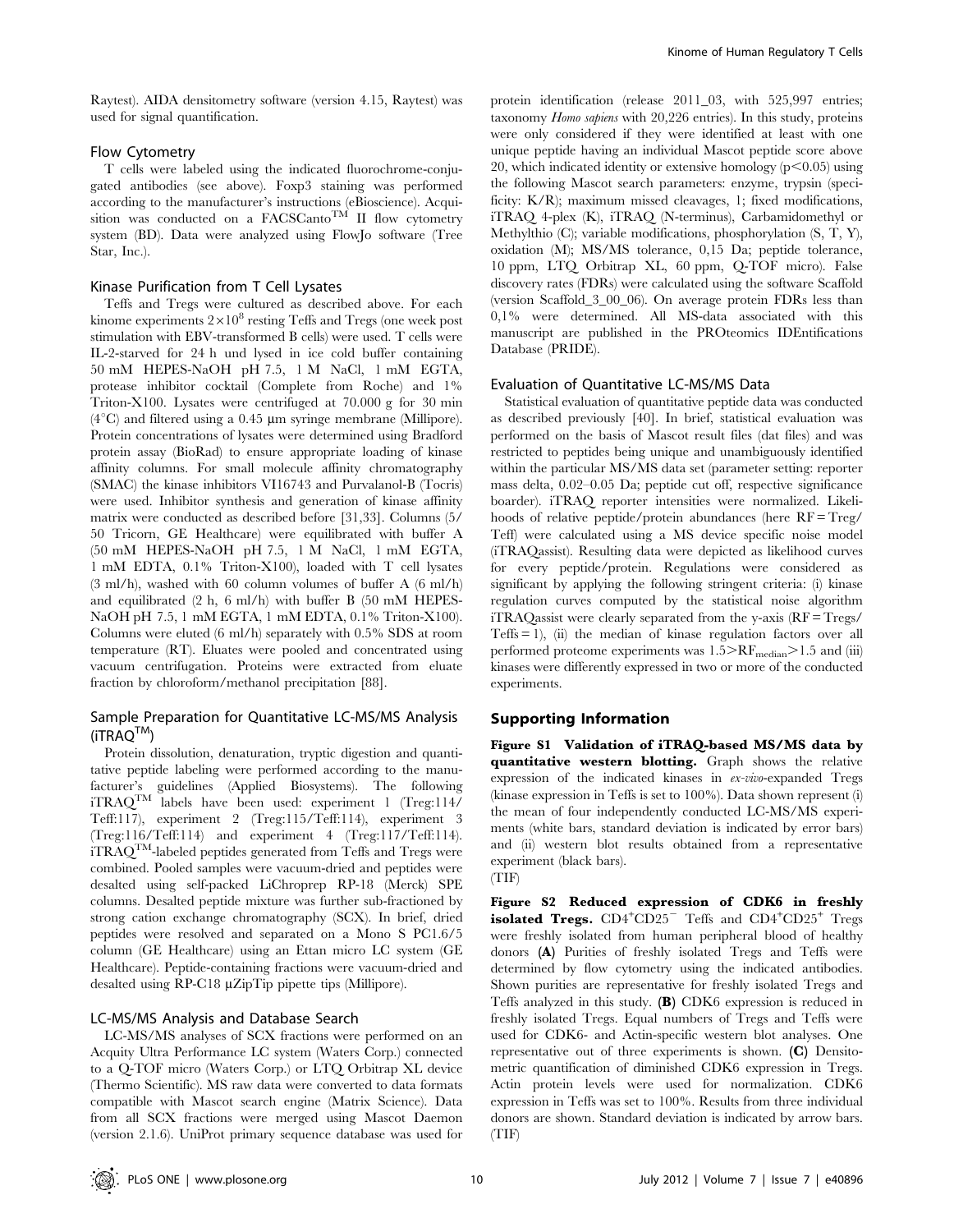Table S1 The kinase complement of human Tregs and Teffs. Kinases, which were identified in four independently performed LC-MS/MS experiments, are listed in alphabetic order by their UniProt names. <sup>1</sup>UniProt name, <sup>2</sup>Kinase family according to Manning et al. [22], <sup>3</sup>Median Mascot Mowse score, <sup>4</sup>Frequency of identification, <sup>5</sup>Frequency of regulation (RF=Treg/Teff;  $-1.5 < RF < 1.5$  (0); RF $\le -1.5$  (-); RF $\ge +1.5$  (+); quantity of + and – is reflecting the number of experiments where the particular kinase showed a differential expression) and <sup>6</sup>Median regulation over all conducted experiments. (PDF)

#### References

- 1. Sakaguchi S, Ono M, Setoguchi R, Yagi H, Hori S, et al. (2006) Foxp3+ CD25+ CD4+ natural regulatory T cells in dominant self-tolerance and autoimmune disease. Immunol Rev 212: 8–27.
- 2. Sakaguchi S (2005) Naturally arising Foxp3-expressing CD25+CD4+ regulatory T cells in immunological tolerance to self and non-self. Nat Immunol 6: 345– 352.
- 3. Shevach EM (2004) Regulatory/suppressor T cells in health and disease. Arthritis Rheum 50: 2721–2724.
- 4. Belkaid Y, Sun CM, Bouladoux N (2006) Parasites and immunoregulatory T cells. Curr Opin Immunol 18: 406–412.
- 5. Zheng Y, Rudensky AY (2007) Foxp3 in control of the regulatory T cell lineage. Nat Immunol 8: 457–462.
- 6. Tai X, Cowan M, Feigenbaum L, Singer A (2005) CD28 costimulation of developing thymocytes induces Foxp3 expression and regulatory T cell differentiation independently of interleukin 2. Nat Immunol 6: 152–162.
- 7. Vang KB, Yang J, Pagan AJ, Li LX, Wang J, et al. Cutting edge: CD28 and c-Rel-dependent pathways initiate regulatory T cell development. J Immunol 184: 4074–4077.
- Kim JK, Klinger M, Benjamin J, Xiao Y, Erle DJ, et al. (2009) Impact of the TCR signal on regulatory T cell homeostasis, function, and trafficking. PLoS One 4: e6580.
- 9. Gupta S, Manicassamy S, Vasu C, Kumar A, Shang W, et al. (2008) Differential requirement of PKC-theta in the development and function of natural regulatory T cells. Mol Immunol 46: 213–224.
- 10. Huehn J, Polansky JK, Hamann A (2009) Epigenetic control of FOXP3 expression: the key to a stable regulatory T-cell lineage? Nat Rev Immunol 9: 83–89.
- 11. Cantrell DA (2002) T-cell antigen receptor signal transduction. Immunology 105: 369–374.
- 12. Acuto O, Di Bartolo V, Micheli F (2008) Tailoring T-cell receptor signals by proximal negative feedback mechanisms. Nat Rev Immunol 8: 699–712.
- 13. Li L, Godfrey WR, Porter SB, Ge Y, June CH, et al. (2005) CD4+CD25+ regulatory T-cell lines from human cord blood have functional and molecular properties of T-cell anergy. Blood 106: 3068–3073.
- 14. Hickman SP, Yang J, Thomas RM, Wells AD, Turka LA (2006) Defective activation of protein kinase C and Ras-ERK pathways limits IL-2 production and proliferation by CD4+CD25+ regulatory T cells. J Immunol 177: 2186– 2194.
- 15. Su L, Creusot RJ, Gallo EM, Chan SM, Utz PJ, et al. (2004) Murine CD4+CD25+ regulatory T cells fail to undergo chromatin remodeling across the proximal promoter region of the IL-2 gene. J Immunol 173: 4994–5001.
- 16. Levings MK, Sangregorio R, Roncarolo MG (2001) Human cd25(+)cd4(+) t regulatory cells suppress naive and memory T cell proliferation and can be expanded in vitro without loss of function. J Exp Med 193: 1295–1302.
- 17. Tsang JY, Camara NO, Eren E, Schneider H, Rudd C, et al. (2006) Altered proximal T cell receptor (TCR) signaling in human CD4+CD25+ regulatory T cells. J Leukoc Biol 80: 145–151.
- 18. Bensinger SJ, Walsh PT, Zhang J, Carroll M, Parsons R, et al. (2004) Distinct IL-2 receptor signaling pattern in CD4+CD25+ regulatory T cells. J Immunol 172: 5287–5296.
- 19. Crellin NK, Garcia RV, Levings MK (2007) Altered activation of AKT is required for the suppressive function of human CD4+CD25+ T regulatory cells. Blood 109: 2014–2022.
- 20. Graham JA, Fray M, de Haseth S, Lee KM, Lian MM, et al. (2010) Suppressive regulatory T cell activity is potentiated by glycogen synthase kinase 3{beta} inhibition. J Biol Chem 285: 32852–32859.
- 21. Zanin-Zhorov A, Ding Y, Kumari S, Attur M, Hippen KL, et al. Protein kinase C-theta mediates negative feedback on regulatory T cell function. Science 328: 372–376.
- 22. Manning G, Whyte DB, Martinez R, Hunter T, Sudarsanam S (2002) The protein kinase complement of the human genome. Science 298: 1912–1934.
- 23. Ocklenburg F, Moharregh-Khiabani D, Geffers R, Janke V, Pfoertner S, et al. (2006) UBD, a downstream element of FOXP3, allows the identification of LGALS3, a new marker of human regulatory T cells. Lab Invest 86: 724–737.

## Acknowledgments

We thank Hedwig Schrader and Kirsten Minkhart for technical assistance, Thorsten Johl and Claudia Hundertmark for support in bioinformatics, and Dr. Uwe Kärst for proofreading the manuscript (all HZI).

#### Author Contributions

Conceived and designed the experiments: SK MPK LJ. Performed the experiments: SK. Analyzed the data: SK. Contributed reagents/materials/ analysis tools: MPK. Wrote the paper: SK LJ. Contributed to kinome analyzes: TR. Supported flow cytometric measurements: AJ. Provided critical and fruitful discussion and helped to outline the manuscript: BS JH.

- 24. Pfoertner S, Jeron A, Probst-Kepper M, Guzman CA, Hansen W, et al. (2006) Signatures of human regulatory T cells: an encounter with old friends and new players. Genome Biol 7: R54.
- 25. Probst-Kepper M, Geffers R, Kroger A, Viegas N, Erck C, et al. (2009) GARP: a key receptor controlling FOXP3 in human regulatory T cells. J Cell Mol Med 13(9B): 3343–57.
- 26. McHugh RS, Whitters MJ, Piccirillo CA, Young DA, Shevach EM, et al. (2002) CD4(+)CD25(+) immunoregulatory T cells: gene expression analysis reveals a functional role for the glucocorticoid-induced TNF receptor. Immunity 16: 311– 323.
- 27. Bruder D, Probst-Kepper M, Westendorf AM, Geffers R, Beissert S, et al. (2004) Neuropilin-1: a surface marker of regulatory T cells. Eur J Immunol 34: 623– 630.
- 28. Feuerer M, Hill JA, Kretschmer K, von Boehmer H, Mathis D, et al. (2010) Genomic definition of multiple ex vivo regulatory T cell subphenotypes. Proc Natl Acad Sci U S A 107: 5919–5924.
- 29. Kubach J, Lutter P, Bopp T, Stoll S, Becker C, et al. (2007) Human CD4+CD25+ regulatory  $\hat{T}$  cells: proteome analysis identifies galectin-10 as a novel marker essential for their anergy and suppressive function. Blood 110: 1550–1558.
- 30. Solstad T, Bains SJ, Landskron J, Aandahl EM, Thiede B, et al. (2011) CD147 (Basigin/Emmprin) identifies FoxP3+CD45RO+CTLA4+-activated human regulatory T cells. Blood 118: 5141–5151.
- 31. Reinl T, Nimtz M, Hundertmark C, Johl T, Keri G, et al. (2009) Quantitative phosphokinome analysis of the Met pathway activated by the invasin InlB from listeria monocytogenes. Mol Cell Proteomics 8(12): 2778–95.
- 32. Daub H, Olsen JV, Bairlein M, Gnad F, Oppermann FS, et al. (2008) Kinaseselective enrichment enables quantitative phosphoproteomics of the kinome across the cell cycle. Mol Cell 31: 438–448.
- 33. Wissing J, Jansch L, Nimtz M, Dieterich G, Hornberger R, et al. (2007) Proteomics analysis of protein kinases by target class-selective prefractionation and tandem mass spectrometry. Mol Cell Proteomics 6: 537–547.
- 34. Bantscheff M, Eberhard D, Abraham Y, Bastuck S, Boesche M, et al. (2007) Quantitative chemical proteomics reveals mechanisms of action of clinical ABL kinase inhibitors. Nat Biotechnol 25: 1035–1044.
- 35. Oppermann FS, Gnad F, Olsen JV, Hornberger R, Greff Z, et al. (2009) Largescale proteomics analysis of the human kinome. Mol Cell Proteomics 8: 1751– 1764.
- 36. Konig S, Nimtz M, Scheiter M, Ljunggren HG, Bryceson YT, et al. (2012) Kinome analysis of receptor-induced phosphorylation in human natural killer cells. PLoS One 7: e29672.
- Sakaguchi S, Miyara M, Costantino CM, Hafler DA (2010) FOXP3+ regulatory T cells in the human immune system. Nat Rev Immunol 10: 490–500.
- 38. Knockaert M, Gray N, Damiens E, Chang YT, Grellier P, et al. (2000) Intracellular targets of cyclin-dependent kinase inhibitors: identification by affinity chromatography using immobilised inhibitors. Chem Biol 7: 411–422.
- 39. Becker F, Murthi K, Smith C, Come J, Costa-Roldan N, et al. (2004) A threehybrid approach to scanning the proteome for targets of small molecule kinase inhibitors. Chem Biol 11: 211–223.
- 40. Hundertmark C, Fischer R, Reinl T, May S, Klawonn F, et al. (2009) MSspecific noise model reveals the potential of iTRAQ in quantitative proteomics. Bioinformatics 25: 1004–1011.
- 41. Hughes K, Edin S, Antonsson A, Grundstrom T (2001) Calmodulin-dependent kinase II mediates T cell receptor/CD3- and phorbol ester-induced activation of IkappaB kinase. J Biol Chem 276: 36008–36013.
- 42. Ishiguro K, Green T, Rapley J, Wachtel H, Giallourakis C, et al. (2006) Ca2+/ calmodulin-dependent protein kinase II is a modulator of CARMA1-mediated NF-kappaB activation. Mol Cell Biol 26: 5497–5508.
- 43. Ishiguro K, Ando T, Goto H, Xavier R (2007) Bcl10 is phosphorylated on Ser138 by Ca2+/calmodulin-dependent protein kinase II. Mol Immunol 44: 2095–2100.
- 44. Branch DR, Mills GB (1995) pp60c-src expression is induced by activation of normal human T lymphocytes. J Immunol 154: 3678–3685.
- 45. Couture C, Songyang Z, Jascur T, Williams S, Tailor P, et al. (1996) Regulation of the Lck SH2 domain by tyrosine phosphorylation. J Biol Chem 271: 24880– 24884.